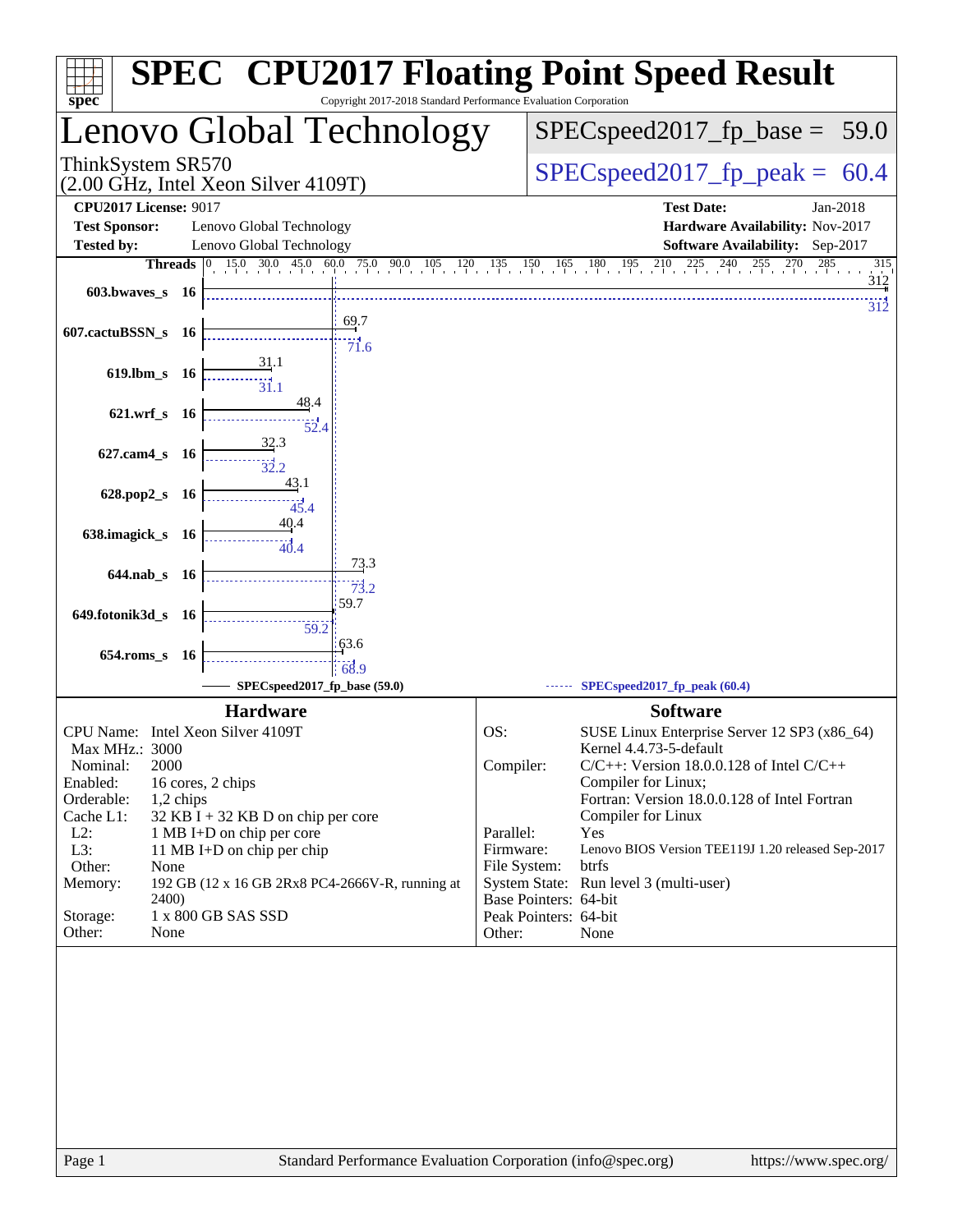

## Lenovo Global Technology

ThinkSystem SR570<br>  $\begin{array}{|l|}\n\hline\n\text{ShinkSystem} & \text{SPECspeed2017\_fp\_peak} = 60.4\n\end{array}$ 

 $SPECspeed2017_fp\_base = 59.0$ 

(2.00 GHz, Intel Xeon Silver 4109T)

**[Test Sponsor:](http://www.spec.org/auto/cpu2017/Docs/result-fields.html#TestSponsor)** Lenovo Global Technology **[Hardware Availability:](http://www.spec.org/auto/cpu2017/Docs/result-fields.html#HardwareAvailability)** Nov-2017

**[CPU2017 License:](http://www.spec.org/auto/cpu2017/Docs/result-fields.html#CPU2017License)** 9017 **[Test Date:](http://www.spec.org/auto/cpu2017/Docs/result-fields.html#TestDate)** Jan-2018 **[Tested by:](http://www.spec.org/auto/cpu2017/Docs/result-fields.html#Testedby)** Lenovo Global Technology **[Software Availability:](http://www.spec.org/auto/cpu2017/Docs/result-fields.html#SoftwareAvailability)** Sep-2017

### **[Results Table](http://www.spec.org/auto/cpu2017/Docs/result-fields.html#ResultsTable)**

|                            | <b>Base</b>    |                |              |                |       |                | <b>Peak</b> |                |                |              |                |              |                |              |
|----------------------------|----------------|----------------|--------------|----------------|-------|----------------|-------------|----------------|----------------|--------------|----------------|--------------|----------------|--------------|
| <b>Benchmark</b>           | <b>Threads</b> | <b>Seconds</b> | <b>Ratio</b> | <b>Seconds</b> | Ratio | <b>Seconds</b> | Ratio       | <b>Threads</b> | <b>Seconds</b> | <b>Ratio</b> | <b>Seconds</b> | <b>Ratio</b> | <b>Seconds</b> | <b>Ratio</b> |
| $603.bwaves$ s             | 16             | 189            | 312          | 190            | 311   | 189            | 312         | 16             | 189            | 312          | <u>189</u>     | 312          | 189            | 312          |
| 607.cactuBSSN s            | 16             | 240            | 69.5         | 239            | 69.8  | 239            | 69.7        | 16             | 233            | 71.6         | 233            | 71.6         | 233            | 71.5         |
| $619.1$ bm s               | 16             | 168            | 31.1         | 168            | 31.1  | 168            | 31.1        | 16             | 168            | 31.1         | 168            | 31.1         | 169            | 31.0         |
| $621$ .wrf s               | 16             | 274            | 48.3         | 273            | 48.4  | 273            | 48.4        | 16             | 252            | 52.4         | 253            | 52.3         | 251            | 52.7         |
| $627$ .cam $4 \text{ s}$   | 16             | 275            | 32.3         | 275            | 32.3  | 274            | 32.3        | 16             | 275            | 32.3         | 275            | 32.2         | 275            | 32.2         |
| $628.pop2_s$               | 16             | 276            | 43.1         | 276            | 43.1  | 274            | 43.3        | 16             | 262            | 45.3         | 262            | 45.4         | 259            | 45.8         |
| 638.imagick_s              | 16             | 357            | 40.4         | 360            | 40.0  | 357            | 40.4        | 16             | 358            | 40.3         | 357            | 40.4         | 356            | 40.5         |
| $644$ .nab s               | 16             | 238            | 73.3         | 238            | 73.3  | 238            | 73.3        | 16             | 239            | 73.2         | 238            | 73.3         | 239            | 73.2         |
| 649.fotonik3d s            | 16             | 153            | 59.7         | 153            | 59.5  | 152            | 59.8        | 16             | 154            | 59.2         | 154            | 59.3         | 154            | 59.2         |
| $654$ .roms s              | 16             | 248            | 63.5         | <u>248</u>     | 63.6  | 247            | 63.8        | 16             | 229            | 68.8         | 228            | 68.9         | 228            | 69.1         |
| $SPEC speed2017$ fp base = |                | 59.0           |              |                |       |                |             |                |                |              |                |              |                |              |

**[SPECspeed2017\\_fp\\_peak =](http://www.spec.org/auto/cpu2017/Docs/result-fields.html#SPECspeed2017fppeak) 60.4**

Results appear in the [order in which they were run.](http://www.spec.org/auto/cpu2017/Docs/result-fields.html#RunOrder) Bold underlined text [indicates a median measurement](http://www.spec.org/auto/cpu2017/Docs/result-fields.html#Median).

### **[Operating System Notes](http://www.spec.org/auto/cpu2017/Docs/result-fields.html#OperatingSystemNotes)**

Stack size set to unlimited using "ulimit -s unlimited"

### **[General Notes](http://www.spec.org/auto/cpu2017/Docs/result-fields.html#GeneralNotes)**

Environment variables set by runcpu before the start of the run: LD\_LIBRARY\_PATH = "/home/cpu2017.1.0.2.ic18.0/lib/ia32:/home/cpu2017.1.0.2.ic18.0/lib/intel64" LD\_LIBRARY\_PATH = "\$LD\_LIBRARY\_PATH:/home/cpu2017.1.0.2.ic18.0/je5.0.1-32:/home/cpu2017.1.0.2.ic18.0/je5.0.1-64" OMP\_STACKSIZE = "192M"

 Binaries compiled on a system with 1x Intel Core i7-4790 CPU + 32GB RAM memory using Redhat Enterprise Linux 7.4 Transparent Huge Pages enabled by default Prior to runcpu invocation Filesystem page cache synced and cleared with: sync; echo 3> /proc/sys/vm/drop\_caches No: The test sponsor attests, as of date of publication, that CVE-2017-5754 (Meltdown) is mitigated in the system as tested and documented. No: The test sponsor attests, as of date of publication, that CVE-2017-5753 (Spectre variant 1) is mitigated in the system as tested and documented. No: The test sponsor attests, as of date of publication, that CVE-2017-5715 (Spectre variant 2) is mitigated in the system as tested and documented.

This benchmark result is intended to provide perspective on past performance using the historical hardware and/or software described on this result page.

The system as described on this result page was formerly

Page 2 Standard Performance Evaluation Corporation [\(info@spec.org\)](mailto:info@spec.org) <https://www.spec.org/> **(Continued on next page)**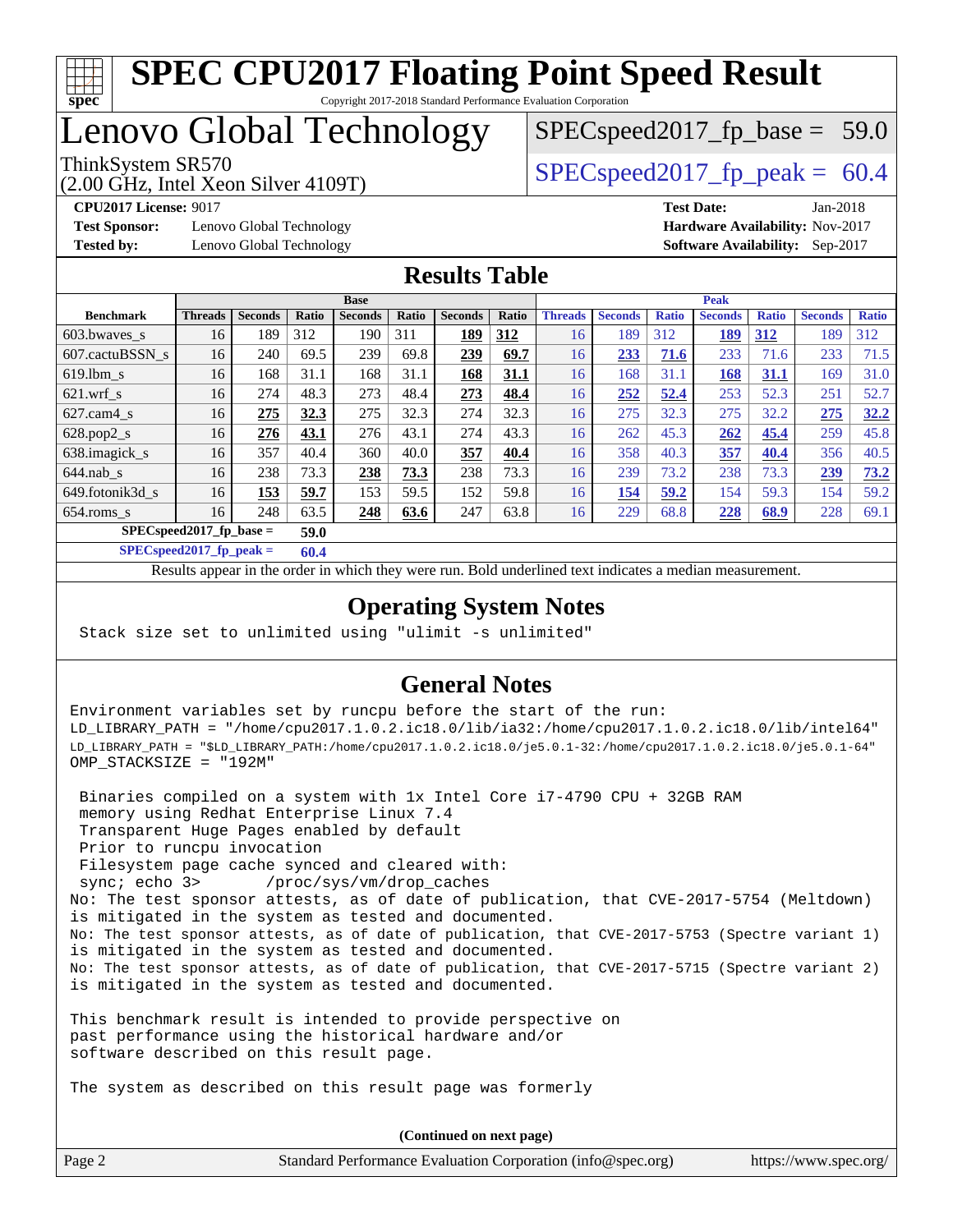

# Lenovo Global Technology

ThinkSystem SR570<br>  $SPEC speed2017$  fp\_peak = 60.4

 $SPECspeed2017_fp\_base = 59.0$ 

(2.00 GHz, Intel Xeon Silver 4109T)

**[Test Sponsor:](http://www.spec.org/auto/cpu2017/Docs/result-fields.html#TestSponsor)** Lenovo Global Technology **[Hardware Availability:](http://www.spec.org/auto/cpu2017/Docs/result-fields.html#HardwareAvailability)** Nov-2017 **[Tested by:](http://www.spec.org/auto/cpu2017/Docs/result-fields.html#Testedby)** Lenovo Global Technology **[Software Availability:](http://www.spec.org/auto/cpu2017/Docs/result-fields.html#SoftwareAvailability)** Sep-2017

**[CPU2017 License:](http://www.spec.org/auto/cpu2017/Docs/result-fields.html#CPU2017License)** 9017 **[Test Date:](http://www.spec.org/auto/cpu2017/Docs/result-fields.html#TestDate)** Jan-2018

#### **[General Notes \(Continued\)](http://www.spec.org/auto/cpu2017/Docs/result-fields.html#GeneralNotes)**

generally available. At the time of this publication, it may not be shipping, and/or may not be supported, and/or may fail to meet other tests of General Availability described in the SPEC OSG Policy document, <http://www.spec.org/osg/policy.html>

This measured result may not be representative of the result that would be measured were this benchmark run with hardware and software available as of the publication date.

#### **[Platform Notes](http://www.spec.org/auto/cpu2017/Docs/result-fields.html#PlatformNotes)**

Page 3 Standard Performance Evaluation Corporation [\(info@spec.org\)](mailto:info@spec.org) <https://www.spec.org/> BIOS configuration: Choose Operating Mode set to Maximum Performance Hyper-Threading set to Disable MONITORM/WAIT set to Enable Adjacent Cache Prefetch set to Disable XPT Prefetcher set to Enable LLC dead line alloc set to Disable Uncore Frequency Scaling set to disable Patrol Scrub set to disable DCA set to enable Per Core P-state set to disable Sysinfo program /home/cpu2017.1.0.2.ic18.0/bin/sysinfo Rev: r5797 of 2017-06-14 96c45e4568ad54c135fd618bcc091c0f running on linux-3fwh Sat Jan 20 05:44:06 2018 SUT (System Under Test) info as seen by some common utilities. For more information on this section, see <https://www.spec.org/cpu2017/Docs/config.html#sysinfo> From /proc/cpuinfo model name : Intel(R) Xeon(R) Silver 4109T CPU @ 2.00GHz 2 "physical id"s (chips) 16 "processors" cores, siblings (Caution: counting these is hw and system dependent. The following excerpts from /proc/cpuinfo might not be reliable. Use with caution.) cpu cores : 8 siblings : 8 physical 0: cores 0 1 2 3 4 5 6 7 physical 1: cores 0 1 2 3 4 5 6 7 From lscpu: Architecture: x86\_64 CPU op-mode(s): 32-bit, 64-bit Byte Order: Little Endian  $CPU(s):$  16 **(Continued on next page)**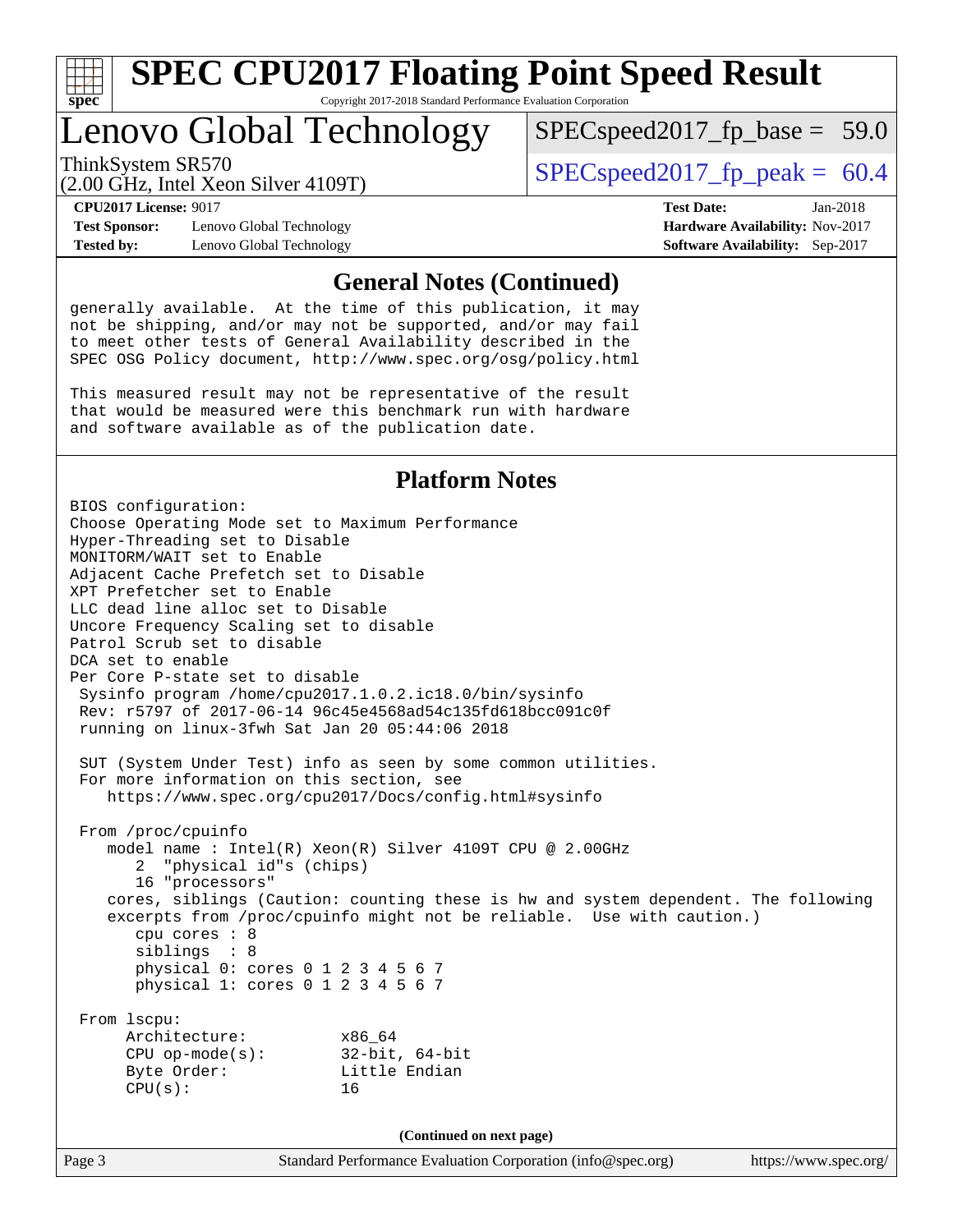

Lenovo Global Technology

 $SPECspeed2017_fp\_base = 59.0$ 

(2.00 GHz, Intel Xeon Silver 4109T)

ThinkSystem SR570  $SPEC speed2017$  fp\_peak = 60.4

**[CPU2017 License:](http://www.spec.org/auto/cpu2017/Docs/result-fields.html#CPU2017License)** 9017 **[Test Date:](http://www.spec.org/auto/cpu2017/Docs/result-fields.html#TestDate)** Jan-2018

**[Test Sponsor:](http://www.spec.org/auto/cpu2017/Docs/result-fields.html#TestSponsor)** Lenovo Global Technology **[Hardware Availability:](http://www.spec.org/auto/cpu2017/Docs/result-fields.html#HardwareAvailability)** Nov-2017 **[Tested by:](http://www.spec.org/auto/cpu2017/Docs/result-fields.html#Testedby)** Lenovo Global Technology **[Software Availability:](http://www.spec.org/auto/cpu2017/Docs/result-fields.html#SoftwareAvailability)** Sep-2017

#### **[Platform Notes \(Continued\)](http://www.spec.org/auto/cpu2017/Docs/result-fields.html#PlatformNotes)**

 On-line CPU(s) list: 0-15 Thread(s) per core: 1 Core(s) per socket: 8 Socket(s): 2 NUMA node(s): 2 Vendor ID: GenuineIntel CPU family: 6 Model: 85 Model name: Intel(R) Xeon(R) Silver 4109T CPU @ 2.00GHz Stepping: 4 CPU MHz: 1995.307 BogoMIPS: 3990.61 Virtualization: VT-x L1d cache: 32K L1i cache: 32K L2 cache: 1024K L3 cache: 11264K NUMA node0 CPU(s): 0-7 NUMA node1 CPU(s): 8-15 Flags: fpu vme de pse tsc msr pae mce cx8 apic sep mtrr pge mca cmov pat pse36 clflush dts acpi mmx fxsr sse sse2 ss ht tm pbe syscall nx pdpe1gb rdtscp lm constant\_tsc art arch\_perfmon pebs bts rep\_good nopl xtopology nonstop\_tsc aperfmperf eagerfpu pni pclmulqdq dtes64 monitor ds\_cpl vmx smx est tm2 ssse3 sdbg fma cx16 xtpr pdcm pcid dca sse4\_1 sse4\_2 x2apic movbe popcnt tsc\_deadline\_timer aes xsave avx f16c rdrand lahf\_lm abm 3dnowprefetch ida arat epb pln pts dtherm intel\_pt tpr\_shadow vnmi flexpriority ept vpid fsgsbase tsc\_adjust bmi1 hle avx2 smep bmi2 erms invpcid rtm cqm mpx avx512f avx512dq rdseed adx smap clflushopt clwb avx512cd avx512bw avx512vl xsaveopt xsavec xgetbv1 cqm\_llc cqm\_occup\_llc pku ospke

 /proc/cpuinfo cache data cache size : 11264 KB

 From numactl --hardware WARNING: a numactl 'node' might or might not correspond to a physical chip. available: 2 nodes (0-1)

 node 0 cpus: 0 1 2 3 4 5 6 7 node 0 size: 96060 MB node 0 free: 95577 MB node 1 cpus: 8 9 10 11 12 13 14 15 node 1 size: 96749 MB node 1 free: 96433 MB node distances: node 0 1  $0: 10 21$ 1: 21 10

From /proc/meminfo

**(Continued on next page)**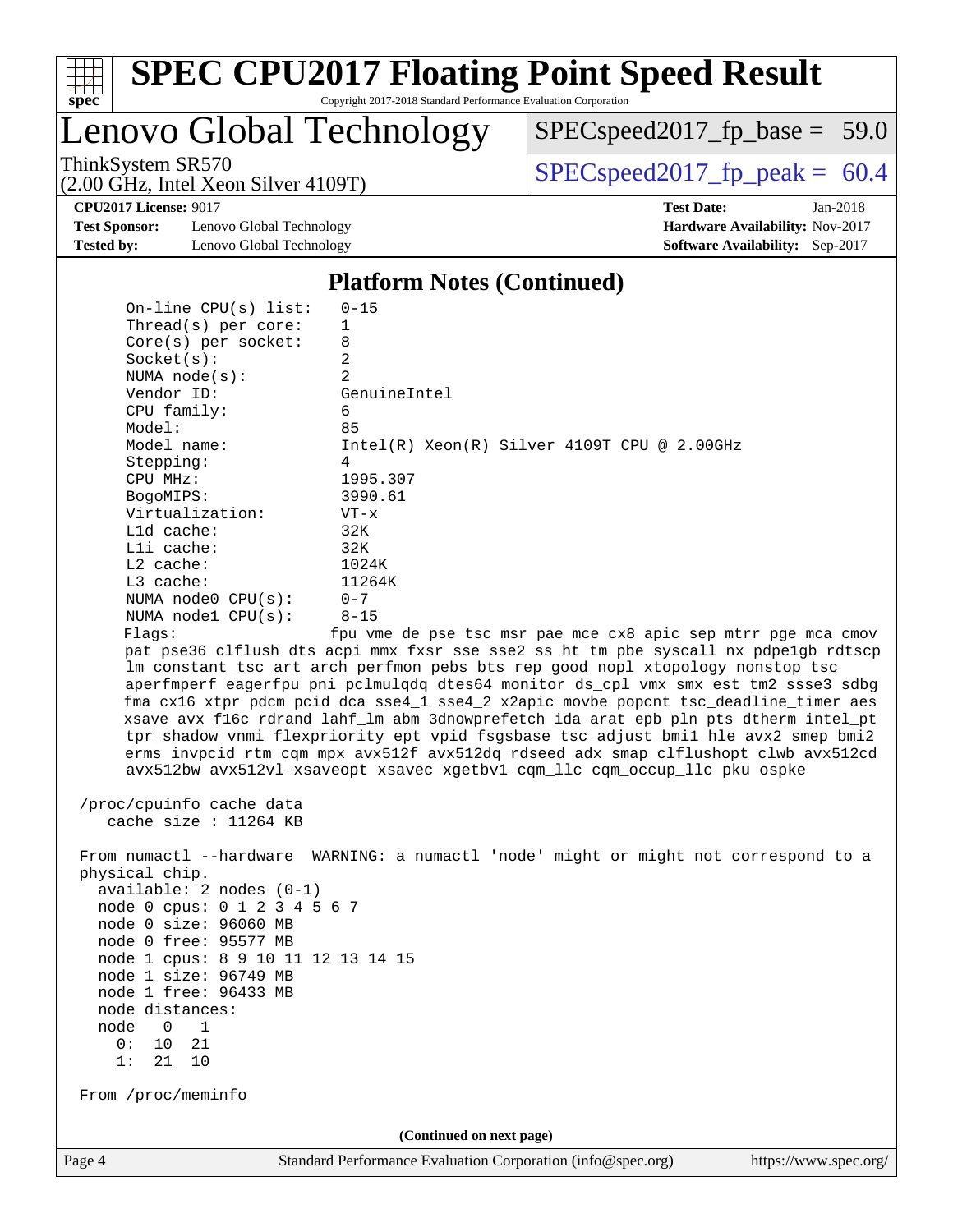| <b>SPEC CPU2017 Floating Point Speed Result</b><br>spec <sup>®</sup><br>Copyright 2017-2018 Standard Performance Evaluation Corporation                                                                                                                                                                                                                                                                                                                                                                         |                                                                                                       |
|-----------------------------------------------------------------------------------------------------------------------------------------------------------------------------------------------------------------------------------------------------------------------------------------------------------------------------------------------------------------------------------------------------------------------------------------------------------------------------------------------------------------|-------------------------------------------------------------------------------------------------------|
| Lenovo Global Technology                                                                                                                                                                                                                                                                                                                                                                                                                                                                                        | $SPEC speed2017_fp\_base = 59.0$                                                                      |
| ThinkSystem SR570<br>$(2.00$ GHz, Intel Xeon Silver 4109T)                                                                                                                                                                                                                                                                                                                                                                                                                                                      | $SPEC speed2017_fp\_peak = 60.4$                                                                      |
| <b>CPU2017 License: 9017</b><br><b>Test Sponsor:</b><br>Lenovo Global Technology<br><b>Tested by:</b><br>Lenovo Global Technology                                                                                                                                                                                                                                                                                                                                                                               | <b>Test Date:</b><br>$Jan-2018$<br>Hardware Availability: Nov-2017<br>Software Availability: Sep-2017 |
| <b>Platform Notes (Continued)</b>                                                                                                                                                                                                                                                                                                                                                                                                                                                                               |                                                                                                       |
| 197437652 kB<br>MemTotal:<br>HugePages_Total:<br>0<br>Hugepagesize:<br>2048 kB                                                                                                                                                                                                                                                                                                                                                                                                                                  |                                                                                                       |
| From /etc/*release* /etc/*version*<br>SuSE-release:<br>SUSE Linux Enterprise Server 12 (x86_64)<br>$VERSION = 12$<br>$PATCHLEVEL = 3$<br># This file is deprecated and will be removed in a future service pack or release.<br># Please check /etc/os-release for details about this release.<br>os-release:<br>NAME="SLES"<br>VERSION="12-SP3"<br>VERSION_ID="12.3"<br>PRETTY_NAME="SUSE Linux Enterprise Server 12 SP3"<br>ID="sles"<br>$ANSI$ _COLOR=" $0:32$ "<br>$CPE\_NAME = "cpe://o:suse: sles:12:sp3"$ |                                                                                                       |
| $uname -a:$<br>Linux linux-3fwh 4.4.73-5-default #1 SMP Tue Jul 4 15:33:39 UTC 2017 (b7ce4e4) x86_64<br>x86_64 x86_64 GNU/Linux                                                                                                                                                                                                                                                                                                                                                                                 |                                                                                                       |
| run-level 3 Jan 20 05:43                                                                                                                                                                                                                                                                                                                                                                                                                                                                                        |                                                                                                       |
| SPEC is set to: /home/cpu2017.1.0.2.ic18.0<br>Type Size Used Avail Use% Mounted on<br>Filesystem<br>btrfs 744G<br>49G 696G 7% / home<br>/dev/sda2                                                                                                                                                                                                                                                                                                                                                               |                                                                                                       |
| Additional information from dmidecode follows. WARNING: Use caution when you interpret<br>this section. The 'dmidecode' program reads system data which is "intended to allow<br>hardware to be accurately determined", but the intent may not be met, as there are<br>frequent changes to hardware, firmware, and the "DMTF SMBIOS" standard.<br>BIOS Lenovo - [TEE119J-1.20]- 09/06/2017<br>Memory:<br>4x NO DIMM NO DIMM<br>12x Samsung M393A2K43BB1-CTD 16 GB 2 rank 2666, configured at 2400               |                                                                                                       |
| (End of data from sysinfo program)                                                                                                                                                                                                                                                                                                                                                                                                                                                                              |                                                                                                       |
| <b>Compiler Version Notes</b>                                                                                                                                                                                                                                                                                                                                                                                                                                                                                   |                                                                                                       |
| CC 619.1bm_s(base) 638.imagick_s(base, peak) 644.nab_s(base, peak)                                                                                                                                                                                                                                                                                                                                                                                                                                              |                                                                                                       |
| (Continued on next page)                                                                                                                                                                                                                                                                                                                                                                                                                                                                                        |                                                                                                       |

Page 5 Standard Performance Evaluation Corporation [\(info@spec.org\)](mailto:info@spec.org) <https://www.spec.org/>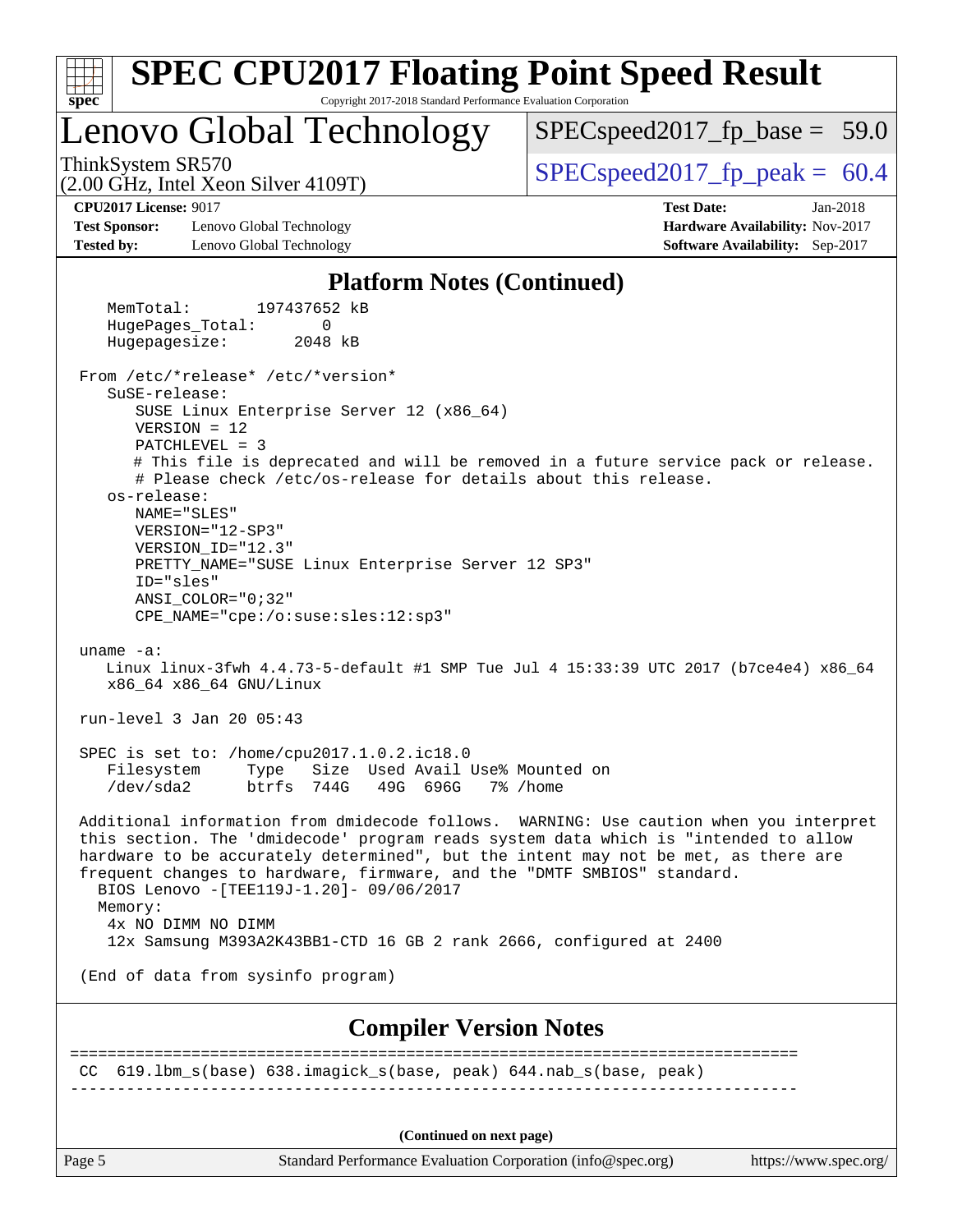| e.<br>c |  |  |  |  |  |
|---------|--|--|--|--|--|

# **[SPEC CPU2017 Floating Point Speed Result](http://www.spec.org/auto/cpu2017/Docs/result-fields.html#SPECCPU2017FloatingPointSpeedResult)**

Copyright 2017-2018 Standard Performance Evaluation Corporation

Lenovo Global Technology

[SPECspeed2017\\_fp\\_base =](http://www.spec.org/auto/cpu2017/Docs/result-fields.html#SPECspeed2017fpbase) 59.0

(2.00 GHz, Intel Xeon Silver 4109T)

ThinkSystem SR570<br>  $(2.00 \text{ GHz})$  Intel Yeon Silver 4109T) [SPECspeed2017\\_fp\\_peak =](http://www.spec.org/auto/cpu2017/Docs/result-fields.html#SPECspeed2017fppeak) 60.4

| <b>CPU2017 License: 9017</b> |                  |
|------------------------------|------------------|
| Test Sponsor:                | $I_{\text{max}}$ |

**[Test Sponsor:](http://www.spec.org/auto/cpu2017/Docs/result-fields.html#TestSponsor)** Lenovo Global Technology **[Hardware Availability:](http://www.spec.org/auto/cpu2017/Docs/result-fields.html#HardwareAvailability)** Nov-2017 **[Tested by:](http://www.spec.org/auto/cpu2017/Docs/result-fields.html#Testedby)** Lenovo Global Technology **[Software Availability:](http://www.spec.org/auto/cpu2017/Docs/result-fields.html#SoftwareAvailability)** Sep-2017

**[CPU2017 License:](http://www.spec.org/auto/cpu2017/Docs/result-fields.html#CPU2017License)** 9017 **[Test Date:](http://www.spec.org/auto/cpu2017/Docs/result-fields.html#TestDate)** Jan-2018

### **[Compiler Version Notes \(Continued\)](http://www.spec.org/auto/cpu2017/Docs/result-fields.html#CompilerVersionNotes)**

| icc (ICC) 18.0.0 20170811<br>Copyright (C) 1985-2017 Intel Corporation. All rights reserved.                               |  |  |  |  |  |  |
|----------------------------------------------------------------------------------------------------------------------------|--|--|--|--|--|--|
| $CC$ 619.1bm_s(peak)                                                                                                       |  |  |  |  |  |  |
| icc (ICC) 18.0.0 20170811<br>Copyright (C) 1985-2017 Intel Corporation. All rights reserved.                               |  |  |  |  |  |  |
| 607.cactuBSSN_s(base)<br>FC.                                                                                               |  |  |  |  |  |  |
| icpc (ICC) 18.0.0 20170811<br>Copyright (C) 1985-2017 Intel Corporation. All rights reserved.<br>icc (ICC) 18.0.0 20170811 |  |  |  |  |  |  |
| Copyright (C) 1985-2017 Intel Corporation. All rights reserved.<br>ifort (IFORT) 18.0.0 20170811                           |  |  |  |  |  |  |
| Copyright (C) 1985-2017 Intel Corporation. All rights reserved.                                                            |  |  |  |  |  |  |
|                                                                                                                            |  |  |  |  |  |  |
| 607.cactuBSSN_s(peak)<br>FC.                                                                                               |  |  |  |  |  |  |
| icpc (ICC) 18.0.0 20170811                                                                                                 |  |  |  |  |  |  |
| Copyright (C) 1985-2017 Intel Corporation. All rights reserved.<br>icc (ICC) 18.0.0 20170811                               |  |  |  |  |  |  |
| Copyright (C) 1985-2017 Intel Corporation. All rights reserved.<br>ifort (IFORT) 18.0.0 20170811                           |  |  |  |  |  |  |
| Copyright (C) 1985-2017 Intel Corporation. All rights reserved.                                                            |  |  |  |  |  |  |
|                                                                                                                            |  |  |  |  |  |  |
| FC 603.bwaves_s(base) 649.fotonik3d_s(base) 654.roms_s(base)                                                               |  |  |  |  |  |  |
| ifort (IFORT) 18.0.0 20170811                                                                                              |  |  |  |  |  |  |
| Copyright (C) 1985-2017 Intel Corporation. All rights reserved.                                                            |  |  |  |  |  |  |
|                                                                                                                            |  |  |  |  |  |  |
| 603.bwaves_s(peak) 649.fotonik3d_s(peak) 654.roms_s(peak)<br>FC                                                            |  |  |  |  |  |  |
| ifort (IFORT) 18.0.0 20170811<br>Copyright (C) 1985-2017 Intel Corporation. All rights reserved.                           |  |  |  |  |  |  |
|                                                                                                                            |  |  |  |  |  |  |
| (Continued on next page)                                                                                                   |  |  |  |  |  |  |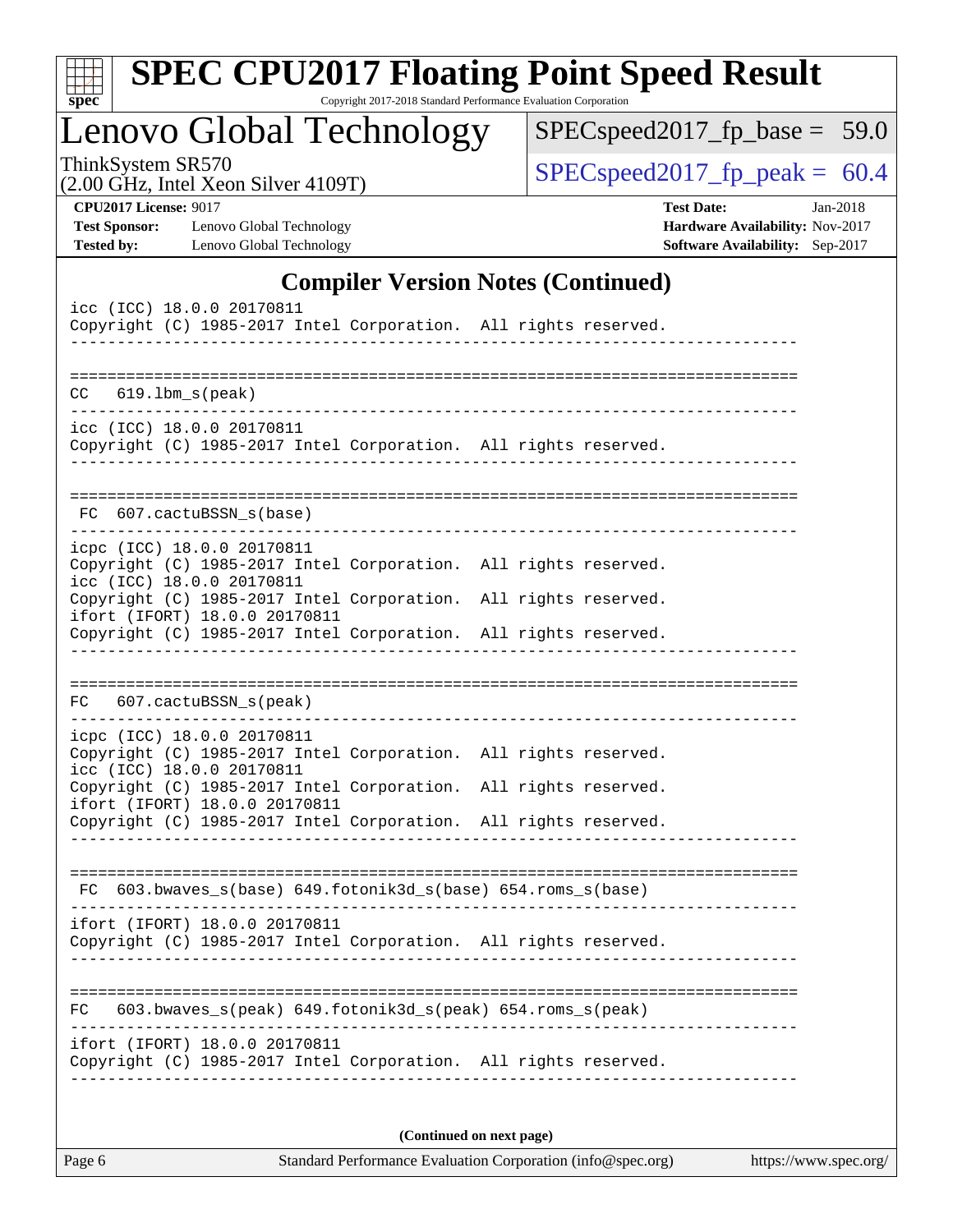

Lenovo Global Technology

 $SPECspeed2017_fp\_base = 59.0$ 

(2.00 GHz, Intel Xeon Silver 4109T)

ThinkSystem SR570<br>  $\begin{array}{|l|l|l|l|l|}\n\hline\n\text{SPEC speed2017\_fp\_peak} = 60.4\n\end{array}$ 

**[Test Sponsor:](http://www.spec.org/auto/cpu2017/Docs/result-fields.html#TestSponsor)** Lenovo Global Technology **[Hardware Availability:](http://www.spec.org/auto/cpu2017/Docs/result-fields.html#HardwareAvailability)** Nov-2017 **[Tested by:](http://www.spec.org/auto/cpu2017/Docs/result-fields.html#Testedby)** Lenovo Global Technology **[Software Availability:](http://www.spec.org/auto/cpu2017/Docs/result-fields.html#SoftwareAvailability)** Sep-2017

**[CPU2017 License:](http://www.spec.org/auto/cpu2017/Docs/result-fields.html#CPU2017License)** 9017 **[Test Date:](http://www.spec.org/auto/cpu2017/Docs/result-fields.html#TestDate)** Jan-2018

### **[Compiler Version Notes \(Continued\)](http://www.spec.org/auto/cpu2017/Docs/result-fields.html#CompilerVersionNotes)**

| CC $621.wrf_s(base) 627.cam4_s(base, peak) 628.pop2_s(base)$                                                                  |  |
|-------------------------------------------------------------------------------------------------------------------------------|--|
| ifort (IFORT) 18.0.0 20170811<br>Copyright (C) 1985-2017 Intel Corporation. All rights reserved.<br>icc (ICC) 18.0.0 20170811 |  |
| Copyright (C) 1985-2017 Intel Corporation. All rights reserved.                                                               |  |
| $621.wrf$ s(peak) $628.pop2$ s(peak)<br>CC.                                                                                   |  |
| ifort (IFORT) 18.0.0 20170811<br>Copyright (C) 1985-2017 Intel Corporation. All rights reserved.<br>icc (ICC) 18.0.0 20170811 |  |
| Copyright (C) 1985-2017 Intel Corporation. All rights reserved.                                                               |  |

### **[Base Compiler Invocation](http://www.spec.org/auto/cpu2017/Docs/result-fields.html#BaseCompilerInvocation)**

[C benchmarks](http://www.spec.org/auto/cpu2017/Docs/result-fields.html#Cbenchmarks): [icc](http://www.spec.org/cpu2017/results/res2018q1/cpu2017-20180122-02998.flags.html#user_CCbase_intel_icc_18.0_66fc1ee009f7361af1fbd72ca7dcefbb700085f36577c54f309893dd4ec40d12360134090235512931783d35fd58c0460139e722d5067c5574d8eaf2b3e37e92)

[Fortran benchmarks](http://www.spec.org/auto/cpu2017/Docs/result-fields.html#Fortranbenchmarks): [ifort](http://www.spec.org/cpu2017/results/res2018q1/cpu2017-20180122-02998.flags.html#user_FCbase_intel_ifort_18.0_8111460550e3ca792625aed983ce982f94888b8b503583aa7ba2b8303487b4d8a21a13e7191a45c5fd58ff318f48f9492884d4413fa793fd88dd292cad7027ca)

[Benchmarks using both Fortran and C](http://www.spec.org/auto/cpu2017/Docs/result-fields.html#BenchmarksusingbothFortranandC): [ifort](http://www.spec.org/cpu2017/results/res2018q1/cpu2017-20180122-02998.flags.html#user_CC_FCbase_intel_ifort_18.0_8111460550e3ca792625aed983ce982f94888b8b503583aa7ba2b8303487b4d8a21a13e7191a45c5fd58ff318f48f9492884d4413fa793fd88dd292cad7027ca) [icc](http://www.spec.org/cpu2017/results/res2018q1/cpu2017-20180122-02998.flags.html#user_CC_FCbase_intel_icc_18.0_66fc1ee009f7361af1fbd72ca7dcefbb700085f36577c54f309893dd4ec40d12360134090235512931783d35fd58c0460139e722d5067c5574d8eaf2b3e37e92)

[Benchmarks using Fortran, C, and C++:](http://www.spec.org/auto/cpu2017/Docs/result-fields.html#BenchmarksusingFortranCandCXX) [icpc](http://www.spec.org/cpu2017/results/res2018q1/cpu2017-20180122-02998.flags.html#user_CC_CXX_FCbase_intel_icpc_18.0_c510b6838c7f56d33e37e94d029a35b4a7bccf4766a728ee175e80a419847e808290a9b78be685c44ab727ea267ec2f070ec5dc83b407c0218cded6866a35d07) [icc](http://www.spec.org/cpu2017/results/res2018q1/cpu2017-20180122-02998.flags.html#user_CC_CXX_FCbase_intel_icc_18.0_66fc1ee009f7361af1fbd72ca7dcefbb700085f36577c54f309893dd4ec40d12360134090235512931783d35fd58c0460139e722d5067c5574d8eaf2b3e37e92) [ifort](http://www.spec.org/cpu2017/results/res2018q1/cpu2017-20180122-02998.flags.html#user_CC_CXX_FCbase_intel_ifort_18.0_8111460550e3ca792625aed983ce982f94888b8b503583aa7ba2b8303487b4d8a21a13e7191a45c5fd58ff318f48f9492884d4413fa793fd88dd292cad7027ca)

### **[Base Portability Flags](http://www.spec.org/auto/cpu2017/Docs/result-fields.html#BasePortabilityFlags)**

 603.bwaves\_s: [-DSPEC\\_LP64](http://www.spec.org/cpu2017/results/res2018q1/cpu2017-20180122-02998.flags.html#suite_basePORTABILITY603_bwaves_s_DSPEC_LP64) 607.cactuBSSN\_s: [-DSPEC\\_LP64](http://www.spec.org/cpu2017/results/res2018q1/cpu2017-20180122-02998.flags.html#suite_basePORTABILITY607_cactuBSSN_s_DSPEC_LP64) 619.lbm\_s: [-DSPEC\\_LP64](http://www.spec.org/cpu2017/results/res2018q1/cpu2017-20180122-02998.flags.html#suite_basePORTABILITY619_lbm_s_DSPEC_LP64) 621.wrf\_s: [-DSPEC\\_LP64](http://www.spec.org/cpu2017/results/res2018q1/cpu2017-20180122-02998.flags.html#suite_basePORTABILITY621_wrf_s_DSPEC_LP64) [-DSPEC\\_CASE\\_FLAG](http://www.spec.org/cpu2017/results/res2018q1/cpu2017-20180122-02998.flags.html#b621.wrf_s_baseCPORTABILITY_DSPEC_CASE_FLAG) [-convert big\\_endian](http://www.spec.org/cpu2017/results/res2018q1/cpu2017-20180122-02998.flags.html#user_baseFPORTABILITY621_wrf_s_convert_big_endian_c3194028bc08c63ac5d04de18c48ce6d347e4e562e8892b8bdbdc0214820426deb8554edfa529a3fb25a586e65a3d812c835984020483e7e73212c4d31a38223) 627.cam4\_s: [-DSPEC\\_LP64](http://www.spec.org/cpu2017/results/res2018q1/cpu2017-20180122-02998.flags.html#suite_basePORTABILITY627_cam4_s_DSPEC_LP64) [-DSPEC\\_CASE\\_FLAG](http://www.spec.org/cpu2017/results/res2018q1/cpu2017-20180122-02998.flags.html#b627.cam4_s_baseCPORTABILITY_DSPEC_CASE_FLAG) 628.pop2\_s: [-DSPEC\\_LP64](http://www.spec.org/cpu2017/results/res2018q1/cpu2017-20180122-02998.flags.html#suite_basePORTABILITY628_pop2_s_DSPEC_LP64) [-DSPEC\\_CASE\\_FLAG](http://www.spec.org/cpu2017/results/res2018q1/cpu2017-20180122-02998.flags.html#b628.pop2_s_baseCPORTABILITY_DSPEC_CASE_FLAG) [-convert big\\_endian](http://www.spec.org/cpu2017/results/res2018q1/cpu2017-20180122-02998.flags.html#user_baseFPORTABILITY628_pop2_s_convert_big_endian_c3194028bc08c63ac5d04de18c48ce6d347e4e562e8892b8bdbdc0214820426deb8554edfa529a3fb25a586e65a3d812c835984020483e7e73212c4d31a38223) [-assume byterecl](http://www.spec.org/cpu2017/results/res2018q1/cpu2017-20180122-02998.flags.html#user_baseFPORTABILITY628_pop2_s_assume_byterecl_7e47d18b9513cf18525430bbf0f2177aa9bf368bc7a059c09b2c06a34b53bd3447c950d3f8d6c70e3faf3a05c8557d66a5798b567902e8849adc142926523472) 638.imagick\_s: [-DSPEC\\_LP64](http://www.spec.org/cpu2017/results/res2018q1/cpu2017-20180122-02998.flags.html#suite_basePORTABILITY638_imagick_s_DSPEC_LP64) 644.nab\_s: [-DSPEC\\_LP64](http://www.spec.org/cpu2017/results/res2018q1/cpu2017-20180122-02998.flags.html#suite_basePORTABILITY644_nab_s_DSPEC_LP64)

**(Continued on next page)**

Page 7 Standard Performance Evaluation Corporation [\(info@spec.org\)](mailto:info@spec.org) <https://www.spec.org/>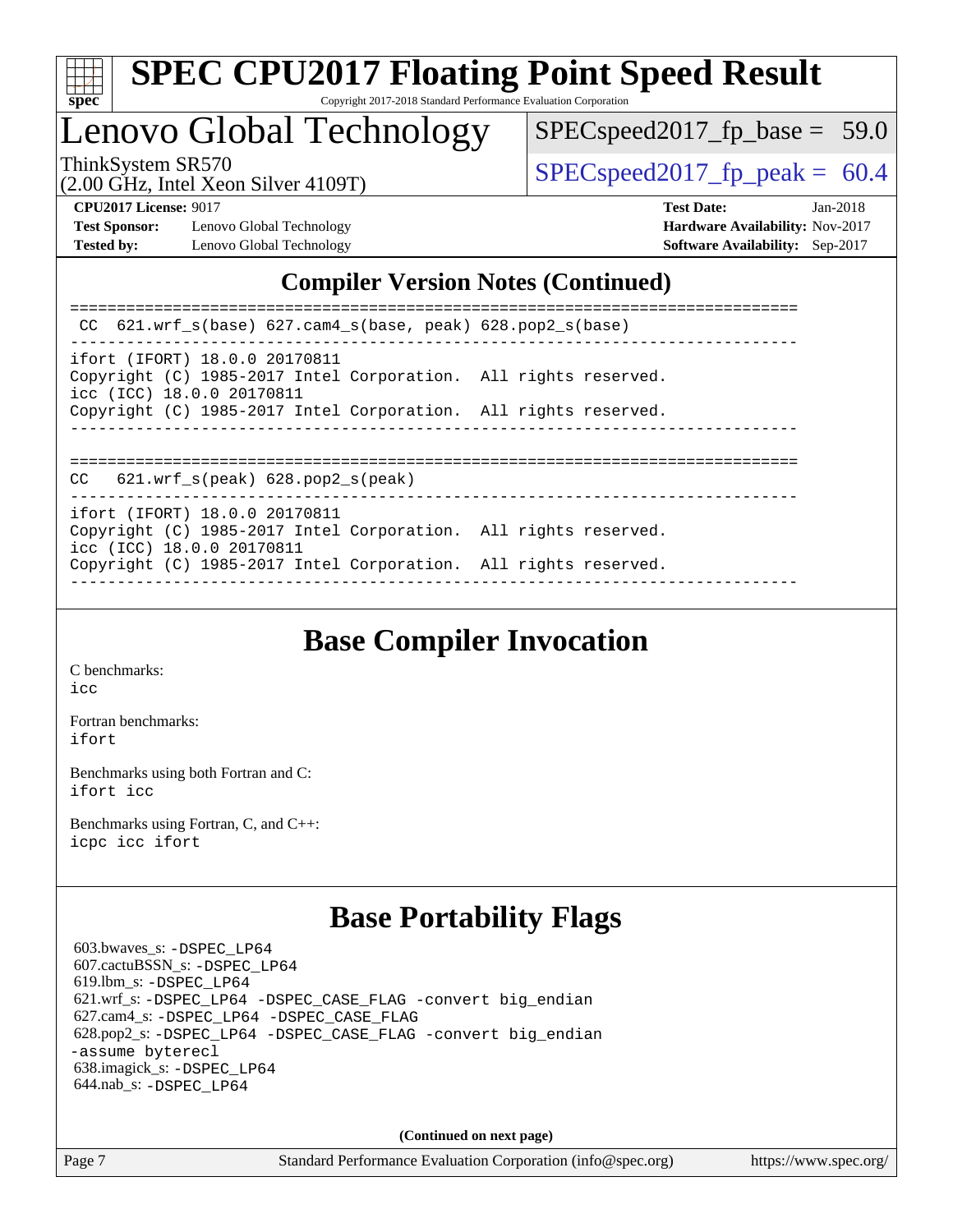

Lenovo Global Technology

 $SPECspeed2017_fp\_base = 59.0$ 

(2.00 GHz, Intel Xeon Silver 4109T)

ThinkSystem SR570<br>  $\begin{array}{|l|}\n\hline\n\text{ShinkSystem} & \text{SPECspeed2017 from peak = 60.4}\n\hline\n\end{array}$ 

**[Test Sponsor:](http://www.spec.org/auto/cpu2017/Docs/result-fields.html#TestSponsor)** Lenovo Global Technology **[Hardware Availability:](http://www.spec.org/auto/cpu2017/Docs/result-fields.html#HardwareAvailability)** Nov-2017 **[Tested by:](http://www.spec.org/auto/cpu2017/Docs/result-fields.html#Testedby)** Lenovo Global Technology **[Software Availability:](http://www.spec.org/auto/cpu2017/Docs/result-fields.html#SoftwareAvailability)** Sep-2017

**[CPU2017 License:](http://www.spec.org/auto/cpu2017/Docs/result-fields.html#CPU2017License)** 9017 **[Test Date:](http://www.spec.org/auto/cpu2017/Docs/result-fields.html#TestDate)** Jan-2018

### **[Base Portability Flags \(Continued\)](http://www.spec.org/auto/cpu2017/Docs/result-fields.html#BasePortabilityFlags)**

 649.fotonik3d\_s: [-DSPEC\\_LP64](http://www.spec.org/cpu2017/results/res2018q1/cpu2017-20180122-02998.flags.html#suite_basePORTABILITY649_fotonik3d_s_DSPEC_LP64) 654.roms\_s: [-DSPEC\\_LP64](http://www.spec.org/cpu2017/results/res2018q1/cpu2017-20180122-02998.flags.html#suite_basePORTABILITY654_roms_s_DSPEC_LP64)

### **[Base Optimization Flags](http://www.spec.org/auto/cpu2017/Docs/result-fields.html#BaseOptimizationFlags)**

[C benchmarks](http://www.spec.org/auto/cpu2017/Docs/result-fields.html#Cbenchmarks):

[-xCORE-AVX2](http://www.spec.org/cpu2017/results/res2018q1/cpu2017-20180122-02998.flags.html#user_CCbase_f-xCORE-AVX2) [-ipo](http://www.spec.org/cpu2017/results/res2018q1/cpu2017-20180122-02998.flags.html#user_CCbase_f-ipo) [-O3](http://www.spec.org/cpu2017/results/res2018q1/cpu2017-20180122-02998.flags.html#user_CCbase_f-O3) [-no-prec-div](http://www.spec.org/cpu2017/results/res2018q1/cpu2017-20180122-02998.flags.html#user_CCbase_f-no-prec-div) [-qopt-prefetch](http://www.spec.org/cpu2017/results/res2018q1/cpu2017-20180122-02998.flags.html#user_CCbase_f-qopt-prefetch) [-ffinite-math-only](http://www.spec.org/cpu2017/results/res2018q1/cpu2017-20180122-02998.flags.html#user_CCbase_f_finite_math_only_cb91587bd2077682c4b38af759c288ed7c732db004271a9512da14a4f8007909a5f1427ecbf1a0fb78ff2a814402c6114ac565ca162485bbcae155b5e4258871) [-qopt-mem-layout-trans=3](http://www.spec.org/cpu2017/results/res2018q1/cpu2017-20180122-02998.flags.html#user_CCbase_f-qopt-mem-layout-trans_de80db37974c74b1f0e20d883f0b675c88c3b01e9d123adea9b28688d64333345fb62bc4a798493513fdb68f60282f9a726aa07f478b2f7113531aecce732043) [-qopenmp](http://www.spec.org/cpu2017/results/res2018q1/cpu2017-20180122-02998.flags.html#user_CCbase_qopenmp_16be0c44f24f464004c6784a7acb94aca937f053568ce72f94b139a11c7c168634a55f6653758ddd83bcf7b8463e8028bb0b48b77bcddc6b78d5d95bb1df2967) [-DSPEC\\_OPENMP](http://www.spec.org/cpu2017/results/res2018q1/cpu2017-20180122-02998.flags.html#suite_CCbase_DSPEC_OPENMP)

[Fortran benchmarks](http://www.spec.org/auto/cpu2017/Docs/result-fields.html#Fortranbenchmarks):

[-DSPEC\\_OPENMP](http://www.spec.org/cpu2017/results/res2018q1/cpu2017-20180122-02998.flags.html#suite_FCbase_DSPEC_OPENMP) [-xCORE-AVX2](http://www.spec.org/cpu2017/results/res2018q1/cpu2017-20180122-02998.flags.html#user_FCbase_f-xCORE-AVX2) [-ipo](http://www.spec.org/cpu2017/results/res2018q1/cpu2017-20180122-02998.flags.html#user_FCbase_f-ipo) [-O3](http://www.spec.org/cpu2017/results/res2018q1/cpu2017-20180122-02998.flags.html#user_FCbase_f-O3) [-no-prec-div](http://www.spec.org/cpu2017/results/res2018q1/cpu2017-20180122-02998.flags.html#user_FCbase_f-no-prec-div) [-qopt-prefetch](http://www.spec.org/cpu2017/results/res2018q1/cpu2017-20180122-02998.flags.html#user_FCbase_f-qopt-prefetch) [-ffinite-math-only](http://www.spec.org/cpu2017/results/res2018q1/cpu2017-20180122-02998.flags.html#user_FCbase_f_finite_math_only_cb91587bd2077682c4b38af759c288ed7c732db004271a9512da14a4f8007909a5f1427ecbf1a0fb78ff2a814402c6114ac565ca162485bbcae155b5e4258871) [-qopt-mem-layout-trans=3](http://www.spec.org/cpu2017/results/res2018q1/cpu2017-20180122-02998.flags.html#user_FCbase_f-qopt-mem-layout-trans_de80db37974c74b1f0e20d883f0b675c88c3b01e9d123adea9b28688d64333345fb62bc4a798493513fdb68f60282f9a726aa07f478b2f7113531aecce732043) [-qopenmp](http://www.spec.org/cpu2017/results/res2018q1/cpu2017-20180122-02998.flags.html#user_FCbase_qopenmp_16be0c44f24f464004c6784a7acb94aca937f053568ce72f94b139a11c7c168634a55f6653758ddd83bcf7b8463e8028bb0b48b77bcddc6b78d5d95bb1df2967) [-nostandard-realloc-lhs](http://www.spec.org/cpu2017/results/res2018q1/cpu2017-20180122-02998.flags.html#user_FCbase_f_2003_std_realloc_82b4557e90729c0f113870c07e44d33d6f5a304b4f63d4c15d2d0f1fab99f5daaed73bdb9275d9ae411527f28b936061aa8b9c8f2d63842963b95c9dd6426b8a) [-align array32byte](http://www.spec.org/cpu2017/results/res2018q1/cpu2017-20180122-02998.flags.html#user_FCbase_align_array32byte_b982fe038af199962ba9a80c053b8342c548c85b40b8e86eb3cc33dee0d7986a4af373ac2d51c3f7cf710a18d62fdce2948f201cd044323541f22fc0fffc51b6)

[Benchmarks using both Fortran and C](http://www.spec.org/auto/cpu2017/Docs/result-fields.html#BenchmarksusingbothFortranandC):

[-xCORE-AVX2](http://www.spec.org/cpu2017/results/res2018q1/cpu2017-20180122-02998.flags.html#user_CC_FCbase_f-xCORE-AVX2) [-ipo](http://www.spec.org/cpu2017/results/res2018q1/cpu2017-20180122-02998.flags.html#user_CC_FCbase_f-ipo) [-O3](http://www.spec.org/cpu2017/results/res2018q1/cpu2017-20180122-02998.flags.html#user_CC_FCbase_f-O3) [-no-prec-div](http://www.spec.org/cpu2017/results/res2018q1/cpu2017-20180122-02998.flags.html#user_CC_FCbase_f-no-prec-div) [-qopt-prefetch](http://www.spec.org/cpu2017/results/res2018q1/cpu2017-20180122-02998.flags.html#user_CC_FCbase_f-qopt-prefetch) [-ffinite-math-only](http://www.spec.org/cpu2017/results/res2018q1/cpu2017-20180122-02998.flags.html#user_CC_FCbase_f_finite_math_only_cb91587bd2077682c4b38af759c288ed7c732db004271a9512da14a4f8007909a5f1427ecbf1a0fb78ff2a814402c6114ac565ca162485bbcae155b5e4258871) [-qopt-mem-layout-trans=3](http://www.spec.org/cpu2017/results/res2018q1/cpu2017-20180122-02998.flags.html#user_CC_FCbase_f-qopt-mem-layout-trans_de80db37974c74b1f0e20d883f0b675c88c3b01e9d123adea9b28688d64333345fb62bc4a798493513fdb68f60282f9a726aa07f478b2f7113531aecce732043) [-qopenmp](http://www.spec.org/cpu2017/results/res2018q1/cpu2017-20180122-02998.flags.html#user_CC_FCbase_qopenmp_16be0c44f24f464004c6784a7acb94aca937f053568ce72f94b139a11c7c168634a55f6653758ddd83bcf7b8463e8028bb0b48b77bcddc6b78d5d95bb1df2967) [-DSPEC\\_OPENMP](http://www.spec.org/cpu2017/results/res2018q1/cpu2017-20180122-02998.flags.html#suite_CC_FCbase_DSPEC_OPENMP) [-nostandard-realloc-lhs](http://www.spec.org/cpu2017/results/res2018q1/cpu2017-20180122-02998.flags.html#user_CC_FCbase_f_2003_std_realloc_82b4557e90729c0f113870c07e44d33d6f5a304b4f63d4c15d2d0f1fab99f5daaed73bdb9275d9ae411527f28b936061aa8b9c8f2d63842963b95c9dd6426b8a) [-align array32byte](http://www.spec.org/cpu2017/results/res2018q1/cpu2017-20180122-02998.flags.html#user_CC_FCbase_align_array32byte_b982fe038af199962ba9a80c053b8342c548c85b40b8e86eb3cc33dee0d7986a4af373ac2d51c3f7cf710a18d62fdce2948f201cd044323541f22fc0fffc51b6)

[Benchmarks using Fortran, C, and C++:](http://www.spec.org/auto/cpu2017/Docs/result-fields.html#BenchmarksusingFortranCandCXX)

[-xCORE-AVX2](http://www.spec.org/cpu2017/results/res2018q1/cpu2017-20180122-02998.flags.html#user_CC_CXX_FCbase_f-xCORE-AVX2) [-ipo](http://www.spec.org/cpu2017/results/res2018q1/cpu2017-20180122-02998.flags.html#user_CC_CXX_FCbase_f-ipo) [-O3](http://www.spec.org/cpu2017/results/res2018q1/cpu2017-20180122-02998.flags.html#user_CC_CXX_FCbase_f-O3) [-no-prec-div](http://www.spec.org/cpu2017/results/res2018q1/cpu2017-20180122-02998.flags.html#user_CC_CXX_FCbase_f-no-prec-div) [-qopt-prefetch](http://www.spec.org/cpu2017/results/res2018q1/cpu2017-20180122-02998.flags.html#user_CC_CXX_FCbase_f-qopt-prefetch) [-ffinite-math-only](http://www.spec.org/cpu2017/results/res2018q1/cpu2017-20180122-02998.flags.html#user_CC_CXX_FCbase_f_finite_math_only_cb91587bd2077682c4b38af759c288ed7c732db004271a9512da14a4f8007909a5f1427ecbf1a0fb78ff2a814402c6114ac565ca162485bbcae155b5e4258871) [-qopt-mem-layout-trans=3](http://www.spec.org/cpu2017/results/res2018q1/cpu2017-20180122-02998.flags.html#user_CC_CXX_FCbase_f-qopt-mem-layout-trans_de80db37974c74b1f0e20d883f0b675c88c3b01e9d123adea9b28688d64333345fb62bc4a798493513fdb68f60282f9a726aa07f478b2f7113531aecce732043) [-qopenmp](http://www.spec.org/cpu2017/results/res2018q1/cpu2017-20180122-02998.flags.html#user_CC_CXX_FCbase_qopenmp_16be0c44f24f464004c6784a7acb94aca937f053568ce72f94b139a11c7c168634a55f6653758ddd83bcf7b8463e8028bb0b48b77bcddc6b78d5d95bb1df2967) [-DSPEC\\_OPENMP](http://www.spec.org/cpu2017/results/res2018q1/cpu2017-20180122-02998.flags.html#suite_CC_CXX_FCbase_DSPEC_OPENMP) [-nostandard-realloc-lhs](http://www.spec.org/cpu2017/results/res2018q1/cpu2017-20180122-02998.flags.html#user_CC_CXX_FCbase_f_2003_std_realloc_82b4557e90729c0f113870c07e44d33d6f5a304b4f63d4c15d2d0f1fab99f5daaed73bdb9275d9ae411527f28b936061aa8b9c8f2d63842963b95c9dd6426b8a) [-align array32byte](http://www.spec.org/cpu2017/results/res2018q1/cpu2017-20180122-02998.flags.html#user_CC_CXX_FCbase_align_array32byte_b982fe038af199962ba9a80c053b8342c548c85b40b8e86eb3cc33dee0d7986a4af373ac2d51c3f7cf710a18d62fdce2948f201cd044323541f22fc0fffc51b6)

### **[Base Other Flags](http://www.spec.org/auto/cpu2017/Docs/result-fields.html#BaseOtherFlags)**

[C benchmarks](http://www.spec.org/auto/cpu2017/Docs/result-fields.html#Cbenchmarks):  $-m64 - std= c11$  $-m64 - std= c11$ [Fortran benchmarks](http://www.spec.org/auto/cpu2017/Docs/result-fields.html#Fortranbenchmarks): [-m64](http://www.spec.org/cpu2017/results/res2018q1/cpu2017-20180122-02998.flags.html#user_FCbase_intel_intel64_18.0_af43caccfc8ded86e7699f2159af6efc7655f51387b94da716254467f3c01020a5059329e2569e4053f409e7c9202a7efc638f7a6d1ffb3f52dea4a3e31d82ab)

[Benchmarks using both Fortran and C](http://www.spec.org/auto/cpu2017/Docs/result-fields.html#BenchmarksusingbothFortranandC):  $-m64 - std= c11$  $-m64 - std= c11$ 

[Benchmarks using Fortran, C, and C++:](http://www.spec.org/auto/cpu2017/Docs/result-fields.html#BenchmarksusingFortranCandCXX)  $-m64 - std= c11$  $-m64 - std= c11$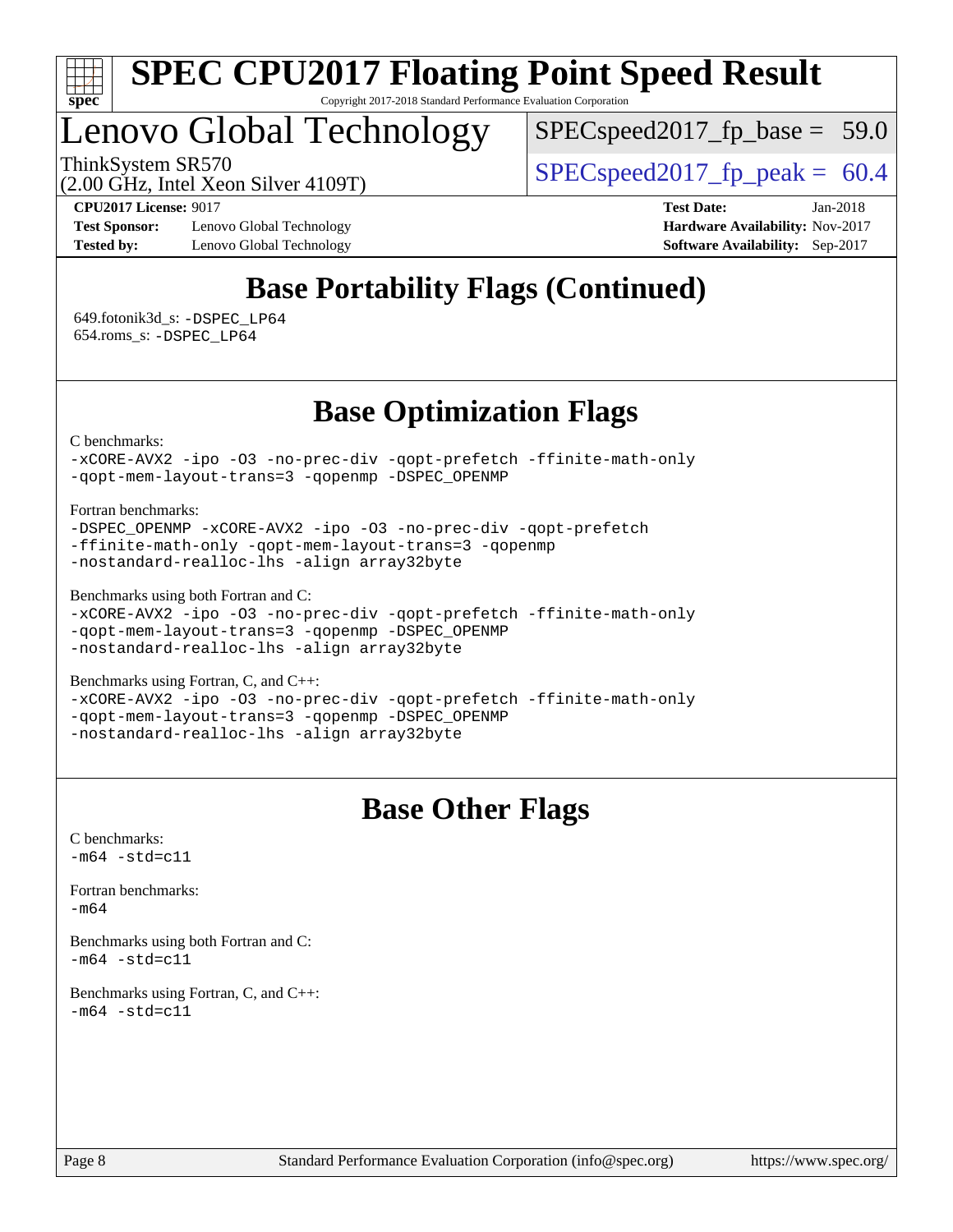

# Lenovo Global Technology

 $SPECspeed2017_fp\_base = 59.0$ 

(2.00 GHz, Intel Xeon Silver 4109T)

ThinkSystem SR570<br>  $\begin{array}{|l|l|l|l|l|}\n\hline\n\text{SPEC speed2017\_fp\_peak} = 60.4\n\end{array}$ 

**[Test Sponsor:](http://www.spec.org/auto/cpu2017/Docs/result-fields.html#TestSponsor)** Lenovo Global Technology **[Hardware Availability:](http://www.spec.org/auto/cpu2017/Docs/result-fields.html#HardwareAvailability)** Nov-2017 **[Tested by:](http://www.spec.org/auto/cpu2017/Docs/result-fields.html#Testedby)** Lenovo Global Technology **[Software Availability:](http://www.spec.org/auto/cpu2017/Docs/result-fields.html#SoftwareAvailability)** Sep-2017

**[CPU2017 License:](http://www.spec.org/auto/cpu2017/Docs/result-fields.html#CPU2017License)** 9017 **[Test Date:](http://www.spec.org/auto/cpu2017/Docs/result-fields.html#TestDate)** Jan-2018

### **[Peak Compiler Invocation](http://www.spec.org/auto/cpu2017/Docs/result-fields.html#PeakCompilerInvocation)**

[C benchmarks](http://www.spec.org/auto/cpu2017/Docs/result-fields.html#Cbenchmarks):

[icc](http://www.spec.org/cpu2017/results/res2018q1/cpu2017-20180122-02998.flags.html#user_CCpeak_intel_icc_18.0_66fc1ee009f7361af1fbd72ca7dcefbb700085f36577c54f309893dd4ec40d12360134090235512931783d35fd58c0460139e722d5067c5574d8eaf2b3e37e92)

[Fortran benchmarks](http://www.spec.org/auto/cpu2017/Docs/result-fields.html#Fortranbenchmarks): [ifort](http://www.spec.org/cpu2017/results/res2018q1/cpu2017-20180122-02998.flags.html#user_FCpeak_intel_ifort_18.0_8111460550e3ca792625aed983ce982f94888b8b503583aa7ba2b8303487b4d8a21a13e7191a45c5fd58ff318f48f9492884d4413fa793fd88dd292cad7027ca)

[Benchmarks using both Fortran and C](http://www.spec.org/auto/cpu2017/Docs/result-fields.html#BenchmarksusingbothFortranandC): [ifort](http://www.spec.org/cpu2017/results/res2018q1/cpu2017-20180122-02998.flags.html#user_CC_FCpeak_intel_ifort_18.0_8111460550e3ca792625aed983ce982f94888b8b503583aa7ba2b8303487b4d8a21a13e7191a45c5fd58ff318f48f9492884d4413fa793fd88dd292cad7027ca) [icc](http://www.spec.org/cpu2017/results/res2018q1/cpu2017-20180122-02998.flags.html#user_CC_FCpeak_intel_icc_18.0_66fc1ee009f7361af1fbd72ca7dcefbb700085f36577c54f309893dd4ec40d12360134090235512931783d35fd58c0460139e722d5067c5574d8eaf2b3e37e92)

[Benchmarks using Fortran, C, and C++:](http://www.spec.org/auto/cpu2017/Docs/result-fields.html#BenchmarksusingFortranCandCXX) [icpc](http://www.spec.org/cpu2017/results/res2018q1/cpu2017-20180122-02998.flags.html#user_CC_CXX_FCpeak_intel_icpc_18.0_c510b6838c7f56d33e37e94d029a35b4a7bccf4766a728ee175e80a419847e808290a9b78be685c44ab727ea267ec2f070ec5dc83b407c0218cded6866a35d07) [icc](http://www.spec.org/cpu2017/results/res2018q1/cpu2017-20180122-02998.flags.html#user_CC_CXX_FCpeak_intel_icc_18.0_66fc1ee009f7361af1fbd72ca7dcefbb700085f36577c54f309893dd4ec40d12360134090235512931783d35fd58c0460139e722d5067c5574d8eaf2b3e37e92) [ifort](http://www.spec.org/cpu2017/results/res2018q1/cpu2017-20180122-02998.flags.html#user_CC_CXX_FCpeak_intel_ifort_18.0_8111460550e3ca792625aed983ce982f94888b8b503583aa7ba2b8303487b4d8a21a13e7191a45c5fd58ff318f48f9492884d4413fa793fd88dd292cad7027ca)

### **[Peak Portability Flags](http://www.spec.org/auto/cpu2017/Docs/result-fields.html#PeakPortabilityFlags)**

Same as Base Portability Flags

### **[Peak Optimization Flags](http://www.spec.org/auto/cpu2017/Docs/result-fields.html#PeakOptimizationFlags)**

[C benchmarks](http://www.spec.org/auto/cpu2017/Docs/result-fields.html#Cbenchmarks):

```
 619.lbm_s: -prof-gen(pass 1) -prof-use(pass 2) -O2 -xCORE-AVX2
-qopt-prefetch -ipo -O3 -ffinite-math-only -no-prec-div
-qopt-mem-layout-trans=3 -DSPEC_SUPPRESS_OPENMP -qopenmp
-DSPEC_OPENMP
```

```
 638.imagick_s: -xCORE-AVX2 -ipo -O3 -no-prec-div -qopt-prefetch
-ffinite-math-only -qopt-mem-layout-trans=3 -qopenmp
-DSPEC_OPENMP
```
644.nab\_s: Same as 638.imagick\_s

```
Fortran benchmarks: 
-prof-gen(pass 1) -prof-use(pass 2) -DSPEC_SUPPRESS_OPENMP
-DSPEC_OPENMP -O2 -xCORE-AVX2 -qopt-prefetch -ipo -O3
-ffinite-math-only -no-prec-div -qopt-mem-layout-trans=3 -qopenmp
-nostandard-realloc-lhs -align array32byte
```
[Benchmarks using both Fortran and C](http://www.spec.org/auto/cpu2017/Docs/result-fields.html#BenchmarksusingbothFortranandC):

```
621.wrf_s: -prof-use-O2-xCORE-AVX2-qopt-prefetch -ipo -O3 -ffinite-math-only -no-prec-div
-qopt-mem-layout-trans=3 -DSPEC_SUPPRESS_OPENMP -qopenmp
```
**(Continued on next page)**